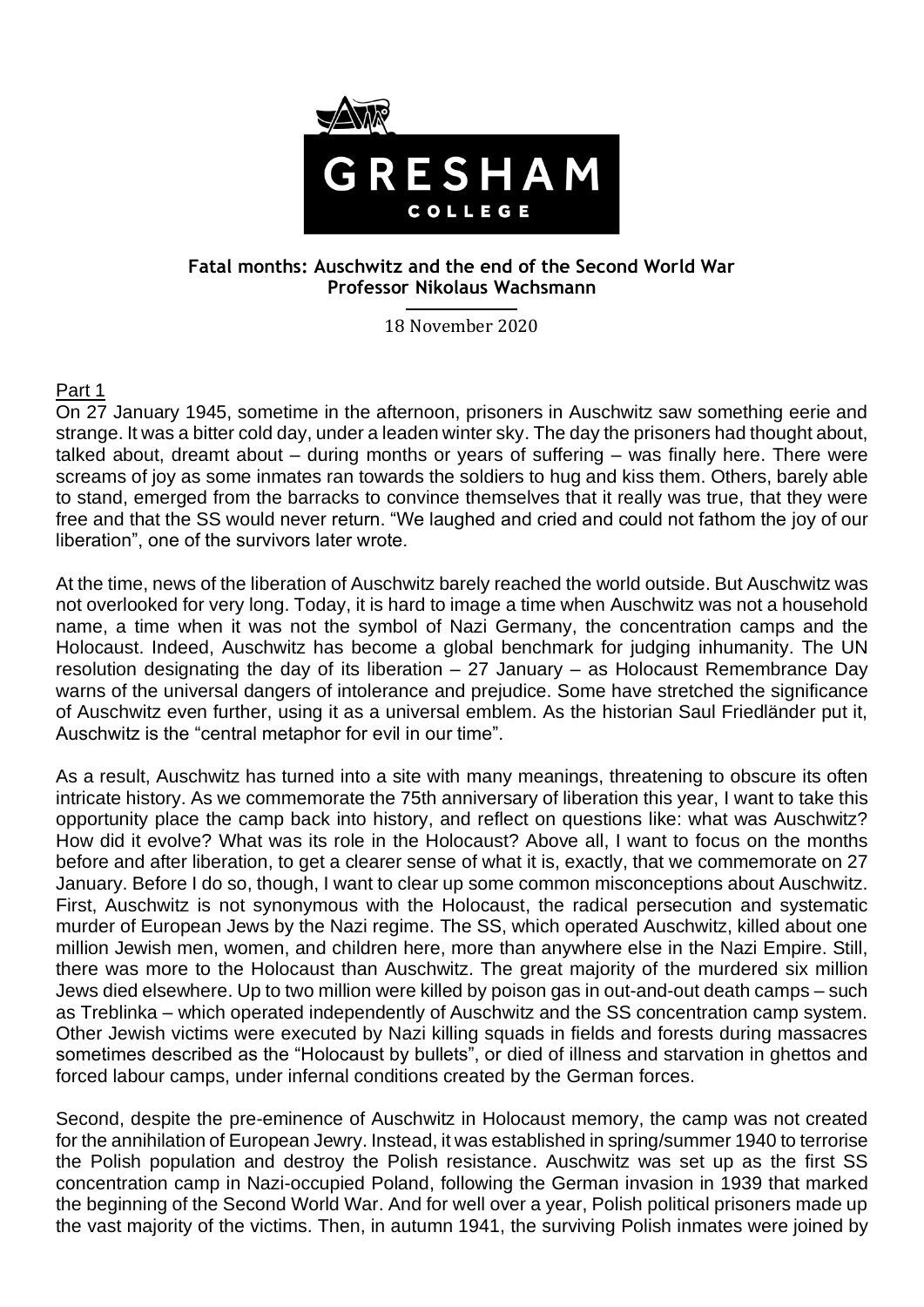thousands of others: Soviet POWs, sent to Auschwitz as slave labourers. The main camp's huge new extension at nearby Birkenau, where the SS would later build crematoria and gas chambers to murder the Jews of Europe, was initially earmarked for these Soviet prisoners.

Third, Auschwitz came rather late to the Holocaust. The Nazi war against the Jews intensified dramatically during the second half of 1941. By the end of the year, many hundreds of thousands of Jews had been killed in the newly conquered Soviet territories and the Nazi regime was moving toward the extermination of European Jewry as a whole. Plans were underway for regional gassing facilities on occupied Polish and Soviet territory, targeting eastern European Jews, especially those judged "unfit for work." Chelmno was the first such death camp to operate, in December 1941. But Auschwitz was not yet a Holocaust death camp. This function only emerged during spring and summer 1942: from July onwards, mass deportations from across Europe, and the murder on arrival of those judged "unfit for labour", become routine. But even then, Auschwitz was initially eclipsed by other death camps; in 1942, around 190,000 Jews died in Auschwitz, compared to over 800,000 in Treblinka. It was only later, towards the end of the Second World War, when Treblinka and the other death camps had closed down again and the majority of Jews under Nazi rule had been murdered, that Auschwitz became what the historian Peter Hayes called the "capital of the Holocaust".

Fourth, Auschwitz was singular in the Third Reich. It was the only SS concentration camp that also operated as a major Holocaust death camp. Other death camps like Treblinka only had a single function: to kill as many Jews as possible, as quickly as possible. Auschwitz, by contrast, had more than a single purpose, and held Jewish and non-Jewish prisoners alike. Auschwitz was always a site with multiple purposes, including murderous slave labour. It was this singular nature – Auschwitz as a hybrid concentration camp and major death camp – that gave rise to the notorious SS "selections" of Jewish prisoners on arrival, which started in summer 1942. Some would be registered as slaves, together with non-Jewish prisoners, and worked to death; the great majority – the young and old, the weak and sick, mothers with children – would be sent straight to specially-constructed gas chambers.

# Part 2

Let us return to the 27 January 1945. As we have seen, the day of liberation has become the day we commemorate the Holocaust. But the camp Soviet soldiers encountered that day was very, very different to what it had been just a few months earlier. By January 1945, Auschwitz was no longer a huge Holocaust death camp, where thousands of Jews were murdered on a daily basis. Neither was it a vast concentration camp, where many tens of thousands of Jewish and non-Jewish prisoners toiled daily for the German war effort. The camp the Red Army liberated on 27 January was, in many ways, an empty ruin.

The SS had spent months preparing for the evacuation of the camp. If Auschwitz had to be abandoned, nothing of use was supposed to be left behind. As a result, many buildings were dismantled or destroyed. This included the big warehouse compound, next to the Birkenau gas chambers, where the belongings of murdered Jews were stored. The SS also demolished the crematoria and gas chambers**.** Dr Miklós Nyiszli, a Jewish pathologist, who had been forced to work as a prisoner doctor in Birkenau, watched as prisoners tore down the crematoria. "Seeing the red brick walls tumble", he later recalled, "I had a presentiment of the Third Reich's own destruction". The SS carried on its demolition job until the end. During the night of 25-26 January 1945, with the Red Army already in striking distance, it blew up the last remaining crematorium.

This was part of larger attempt to cover up the Holocaust, just as SS troops had done at other sites of Nazi mass murder. The Auschwitz SS destroyed not only the machinery of mass murder, but also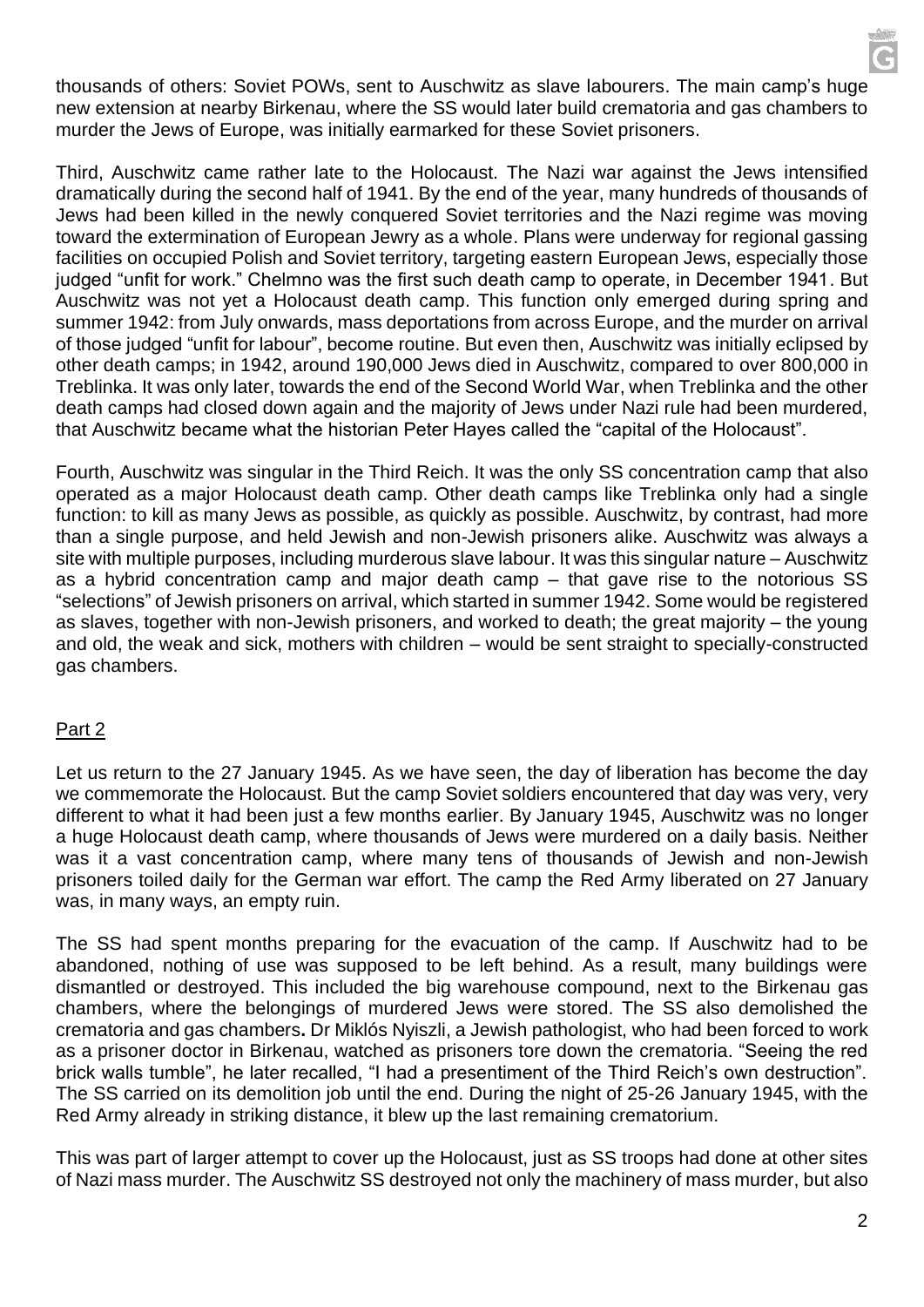incriminating records, like deportation lists. Prisoners also had to dig up pits full of human remains, crush the bone fragments, and dump it all into a nearby river.

But the Auschwitz SS in late 1944/early 1945 was not all about camouflage and destruction. It was also determined to salvage goods, to reuse them elsewhere. This might seem absurd, given that the Allies were fast closing in on what remained of Hitler's Germany. But SS leaders could never openly acknowledge that the war was lost. And some fanatical SS men still believed that the tide would turn. And so the SS shipped out many items toward central Germany, including piles of clothes of Jews gassed in Birkenau. It also moved away building materials and technical equipment, including parts of the crematoria, which were shipped westward. Their final destination was a location near Mauthausen concentration camp, where the SS planned to rebuild at least two Birkenau crematoria.

This rebuilding process was supposed to be supervised, it seems, by Auschwitz specialists in mass murder, who were transferred to Mauthausen in January 1945. Their transfer was part of an exodus of Auschwitz staff towards the end. On 15 January 1945, the SS still counted more than 4,500 staff across the complex. These men and women oversaw the winding down of operations and the last murders in the camp, and they also still found time for fun and diversions. On 19 December 1944, less than six weeks before liberation, a Berlin dance band performed in the Auschwitz SS service club. These men and women oversaw the winding down of operations and the last murders, though they also still found time for fun and diversions: in early January 1945, senior SS officers, led by the last commandant Richard Baer, shot dozens of rabbits during a hunt in the snow, followed by food and drink in the officer mess. But when the Soviet troops arrived just a few weeks later, the SS had gone.

Almost all of the prisoners were gone as well. There were just 7,500 inmates left, only a fraction of the over 135,000 inmates who had been held across the complex the previous summer. Most of the remaining prisoners were sick and weak, and had been abandoned during the final evacuation of the camp in mid-January, when the SS forced tens of thousands onto the icy roads outside, facing a forty-mile march followed by gruelling train transports. Among the evacuated prisoners were 16 year-old Elie Wiesel, who was just skin and bones after months inside the camp, and his father Shlomo, who walked next to him, utterly exhausted. It was only because of his father, Wiesel later wrote, that he did not give up and let himself sink into the snow. Many others did, or were shot by the SS. Overall, an estimated fifteen thousand men, women, and children from the abandoned Auschwitz complex perished during these death transports in January 1945.

The Auschwitz death march has become part of Holocaust memory, at least in its broad outline. What is less well known is that the process of moving large numbers of prisoners out of Auschwitz had been going on for months. Many of these earlier transports were linked to the Holocaust in Hungary. Following their invasion of Hungary in spring 1944, the Germans quickly put a huge deportation programme in place, and between mid-May and mid-July 1944, trains rolled on an almost daily basis, bringing at least 430,000 Jews to Auschwitz. They great majority of them were declared "unfit for work" by the SS and murdered on arrival. Others, however, were selected for slave labor. Some of them remained in Auschwitz, while others were sent to camps inside the old German borders, after the Nazi regime, facing a growing shortage of labour power, reversed an earlier ban on deploying Jewish prisoners inside the German heartland.

More prisoner transports from Auschwitz followed in autumn and winter 1944, preceding the death march. As a result, the daily Auschwitz prisoner population almost halved in just a few months, dropping to 70,000 by late December. Among the prisoners who had left Auschwitz in this period were Anne Frank and her older sister, Margot, who had been forced on a deportation train, with around 1,000 others selected for slave labour, and taken from Auschwitz to Bergen-Belsen.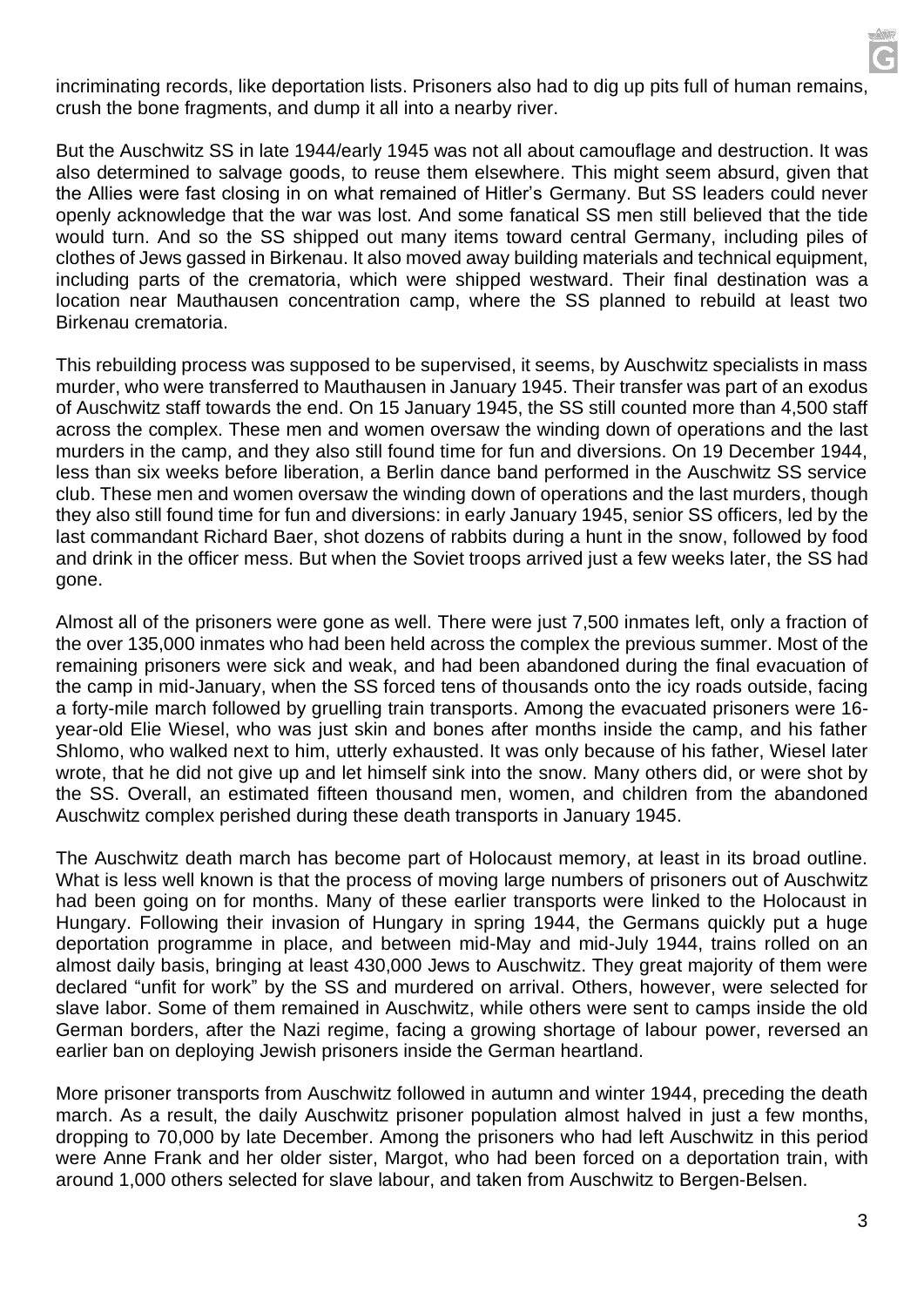

As a result of these deportations and the later death march, many Auschwitz barracks stood empty when the Red Army arrived. Soviet soldiers found a largely deserted complex, stripped bare and broken down, without SS staff and with few survivors. This was Auschwitz on 27 January 1945, the day the camp ceased to exist. But as we will see next, the end of Auschwitz does not mean that the Holocaust ended this day, or that the suffering of its former inmates was over.

#### Part 3

In January 1945, tens of thousands former Auschwitz prisoners were held in other SS concentration camps, following earlier deportations. More joined them as the survivors of the death march arrived. On 27 January, for example, the day of liberation, a transport of male prisoners reached Buchenwald, more than a week after leaving Auschwitz; even the Buchenwald SS doctor conceded that their physical condition was "poor". These sick and exhausted men from Auschwitz joined more than 100,000 prisoners in Buchenwald, the largest remaining concentration camp complex. Around one in three of these prisoners was Jewish, mostly from Hungary or Poland; and for them, as well as many other inmates, the end of suffering was still a long way off.

The most lethal spaces inside the remaining camps were special compounds for invalids, where the SS left ill prisoners to die. Among the worst such compounds was the so-called "little camp" in Buchenwald, which was desperately overcrowded with starving and sick prisoners, covered in sores, wounds, dirt, vermin and excrement. Between January and April 1945, more than 5,000 prisoners died inside, including recent arrivals from Auschwitz. One of the victims was Shlomo Wiesel, who had survived the death march, only to die in Buchenwald. His son Elie later said that Buchenwald, which had promised to be an improvement on Auschwitz, turned out to be much the same: "At first, the little camp was almost worse for me than Auschwitz."

Camps other than Buchenwald also became disaster zones. Never before in the history of the SS concentration camps would so many inmates perish from disease and deprivation than in the final months of the war. The deadliest camp of them all was Bergen-Belsen. The camp doubled in size in just eight weeks, to over 40,000 prisoners by early March 1945, and as the camp grew, so did hunger, illness and death. In March 1945 alone, more than 18,000 prisoners perished in Bergen-Belsen, including numerous survivors of Auschwitz. Among them were Anne and Margot Frank.

In addition to death by deprivation, the Camp SS also continued to execute prisoners en masse. In Ravensbrück, for example, the first purpose-built SS camp for women, the SS started to operate a gas chamber around late January/early February 1945. A former SS officer later testified that 150 women were forced into the chamber at any one time. Then the gas was inserted. "After two or three minutes, it was quiet inside…", the SS officer claimed. This officer was Johann Schwarzhuber, who had recently arrived in Ravensbrück, after having served for several years in Auschwitz. He was surrounded by familiar faces from Auschwitz, killing experts dispatched to help decimate supposedly dangerous and sick prisoners. They were led by none other than Rudolf Höss, the first Auschwitz commandant, who had appeared in Ravensbrück in late 1944.

Former Auschwitz staff also played a prominent role in other SS concentration camps in 1945. Richard Baer, for example, whom we last met on the rabbit hunt across the frozen fields around Auschwitz, was appointed as commandant of Dora concentration camp, where he oversaw an increase of violence. Another new commandant, Josef Kramer in Bergen-Belsen, had arrived via Auschwitz as well, followed by other veterans of the camp.

One day in the previous summer – in July 1944 – Kramer, Baer, Höss and other Auschwitz staff had gathered – all smiles – at the rustic SS retreat *Solahütte*, some 30 kilometres outside the camp, to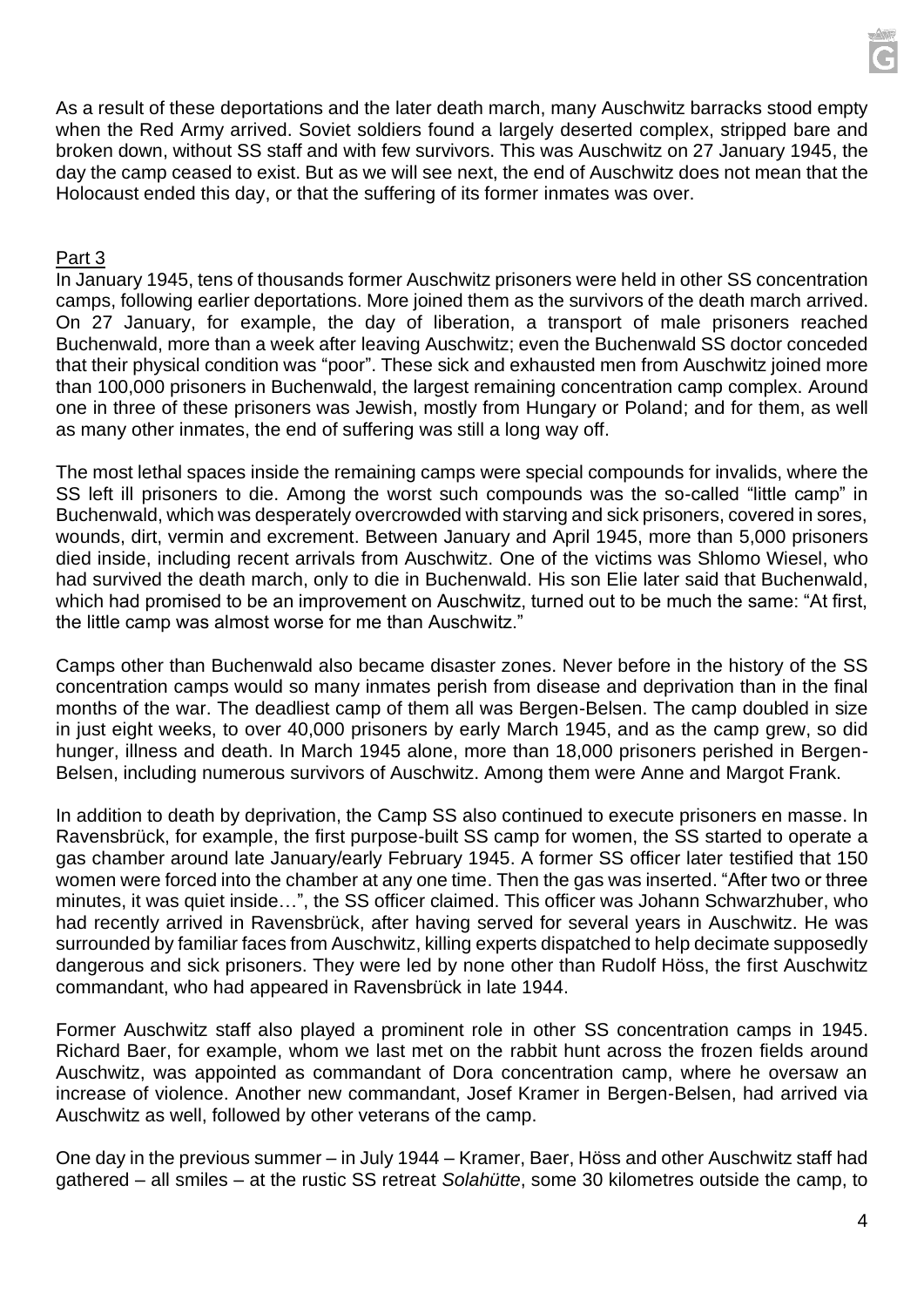toast the mass murder of Hungarian Jews**.** Several months on, Auschwitz was no more, but these men still served in the Camp SS, presiding over the final cataclysm of violence in camps like Bergen-Belsen and Ravensbrück. Even after its demise, then, Auschwitz still cast a long shadow over the SS concentration camp system.

This shadow was not lifted until the Allies liberated the last camps and inmates in April and early May 1945. SS killings continued until the end, inside the camps and on further death marches and transports, as the SS forced hundreds of thousands of prisoners onto the road once more. Some of the killers had first became mass murders back in Auschwitz – men like Otto Moll, the former chief of the Birkenau crematorium complex. His superiors clearly valued Moll's expertise in mass extermination and put him in charge, in early 1945, of a mobile killing unit made up of other Birkenau veterans. This unit participated in murders in Ravensbrück and elsewhere, before Moll moved onto to a large Dachau satellite camp complex, where Jewish prisoners knew him as the "henchman from Auschwitz." When Dachau was partially abandoned in April 1945, Moll participated in the death march, where witnesses saw him beat up and shoot numerous prisoners who collapsed from exhaustion.

### Part 4

In recent decades, Auschwitz has become the focal point for remembrance of the **Holocaust.** There are very good reasons for this. Because of its singular nature, Auschwitz captures many different facets of the Holocaust. It also highlights the immense scale of the Holocaust, with more Jews murdered inside than in any other single place in Nazi-controlled Europe. And Auschwitz encapsulates the vast reach of the Holocaust: only in Auschwitz did the SS systematically kill Jews from all across the continent.

But the central place of Auschwitz in our commemoration of the Holocaust should not obscure the fate of victims elsewhere: there are other places, and other days, which should also be part of commemoration. As for Auschwitz itself, we should remember that the 27 January 1945, the day of liberation, was only one of well over 1,500 days of degradation, destruction and death. Each single day brought more suffering, and one could easily think of other days that capture the essence of Auschwitz more fully than its last one, when the camp was all but an empty shell, and a tiny fraction of the estimated 1.3 million men, women and children deported to the camp was liberated.

Finally, we must remember that the end of Auschwitz did not mean the end of suffering for Jews and other prisoners in the SS camps. The Nazi regime never abandoned the "Final Solution", and the murder of Jews continued, even after the gassings in Auschwitz had stopped. Indeed, Auschwitz lived on for months after its liberation, elsewhere, through its dispersed staff and prisoners. The great majority of Auschwitz survivors were not liberated in Auschwitz itself, but in other camps, months later, after more indescribable suffering. Only the Allied victory put an end to SS killings. The last major camp to be liberated was Ebensee**.**

© Professor Wachsmann, 2020

# **Further Reading**

**Histories** Arad, Y., *Belzec, Sobibor, Treblinka* (1999) Hayes, P., *Why? Explaining the Holocaust* (2017) Rees, L., *Auschwitz: The Nazis & the "Final Solution"* (2005)